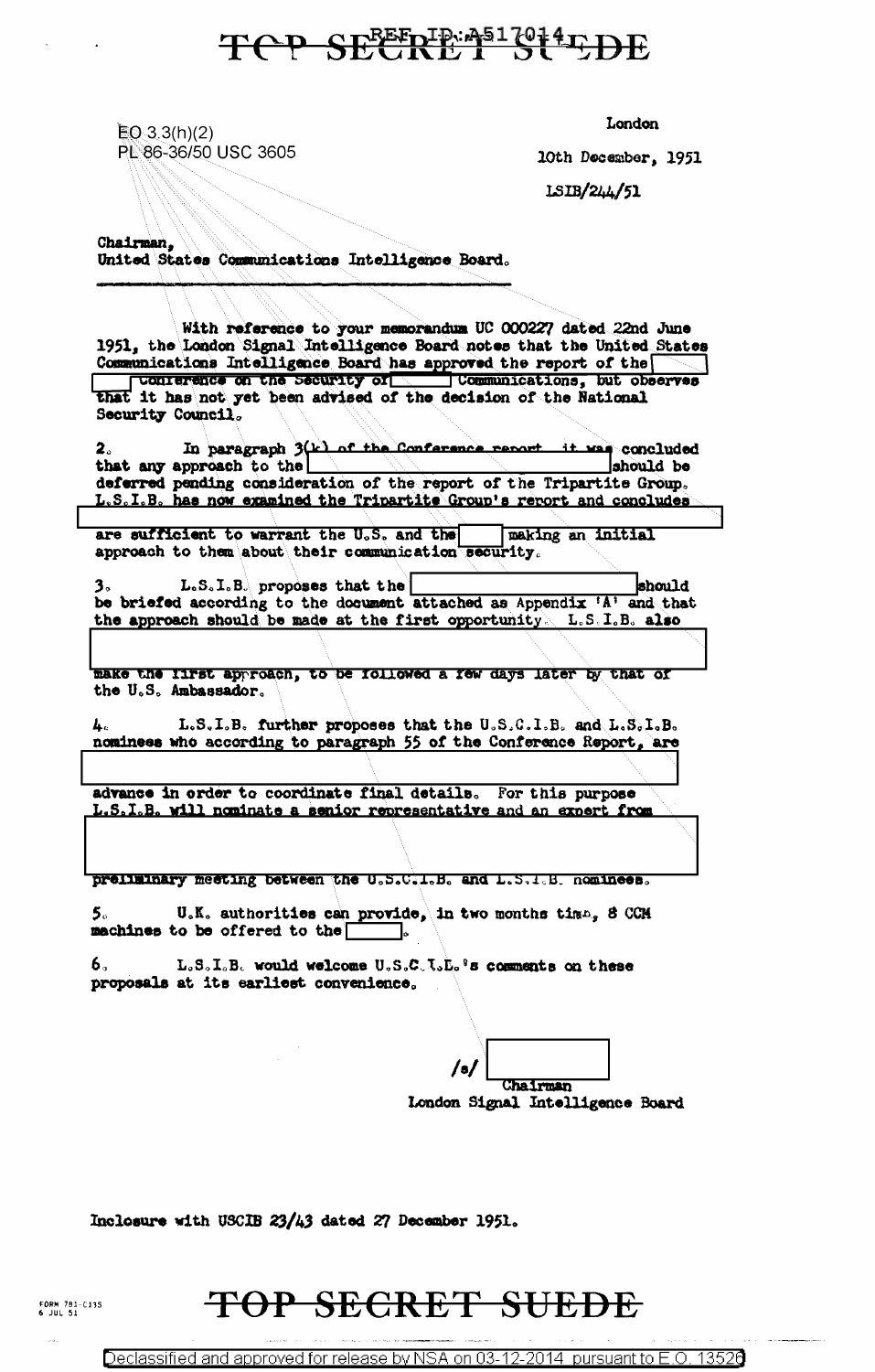Tep SECRET SUPDE

| EO $3.3(h)(2)$<br><b>PL 86-36/50 USC 3605</b> | LSH/244/51                                                                                                                                                                                                                                                                                                                                                                                                                                                                                                                                                                                        |
|-----------------------------------------------|---------------------------------------------------------------------------------------------------------------------------------------------------------------------------------------------------------------------------------------------------------------------------------------------------------------------------------------------------------------------------------------------------------------------------------------------------------------------------------------------------------------------------------------------------------------------------------------------------|
|                                               | Appendix 'A'                                                                                                                                                                                                                                                                                                                                                                                                                                                                                                                                                                                      |
| 3.<br>The<br>assume that                      | therefore prepared to offer material neip towards improving them.<br>Governments therefore think it reasonable to<br>intelligence to Russia on Western diplomacy and strategy, indeed that they<br>may well be her mest prolific, most speedy and most reliable source of all.<br>They regard it as imperative that Russia should be deprived of this source,<br>not only so that she will be denied the intelligence now accessible to her<br>from it, but also so that officials of the U.S. and U.K. Governments<br>may more freely discuss important matters of common concern with officials |
|                                               |                                                                                                                                                                                                                                                                                                                                                                                                                                                                                                                                                                                                   |
|                                               |                                                                                                                                                                                                                                                                                                                                                                                                                                                                                                                                                                                                   |
| The<br>5.                                     | Governments have therfore decided to instruct                                                                                                                                                                                                                                                                                                                                                                                                                                                                                                                                                     |
|                                               |                                                                                                                                                                                                                                                                                                                                                                                                                                                                                                                                                                                                   |
|                                               |                                                                                                                                                                                                                                                                                                                                                                                                                                                                                                                                                                                                   |
|                                               | (a) undertake an energetic programme for reorganisation of its<br>Cypher Service and appropriate replacement of its present<br>systems and practices;                                                                                                                                                                                                                                                                                                                                                                                                                                             |
|                                               | (b) accept without qualification and promulgate<br>essential standards of security in each phase and aspect of<br>the programme;                                                                                                                                                                                                                                                                                                                                                                                                                                                                  |
|                                               | $(c)$ accept direct<br>participation in executing the<br>programme, including participation on a working level by<br>representatives qualified in the field of general<br>security as well as all aspects of communication security.                                                                                                                                                                                                                                                                                                                                                              |

## TOP SECRET SUEDE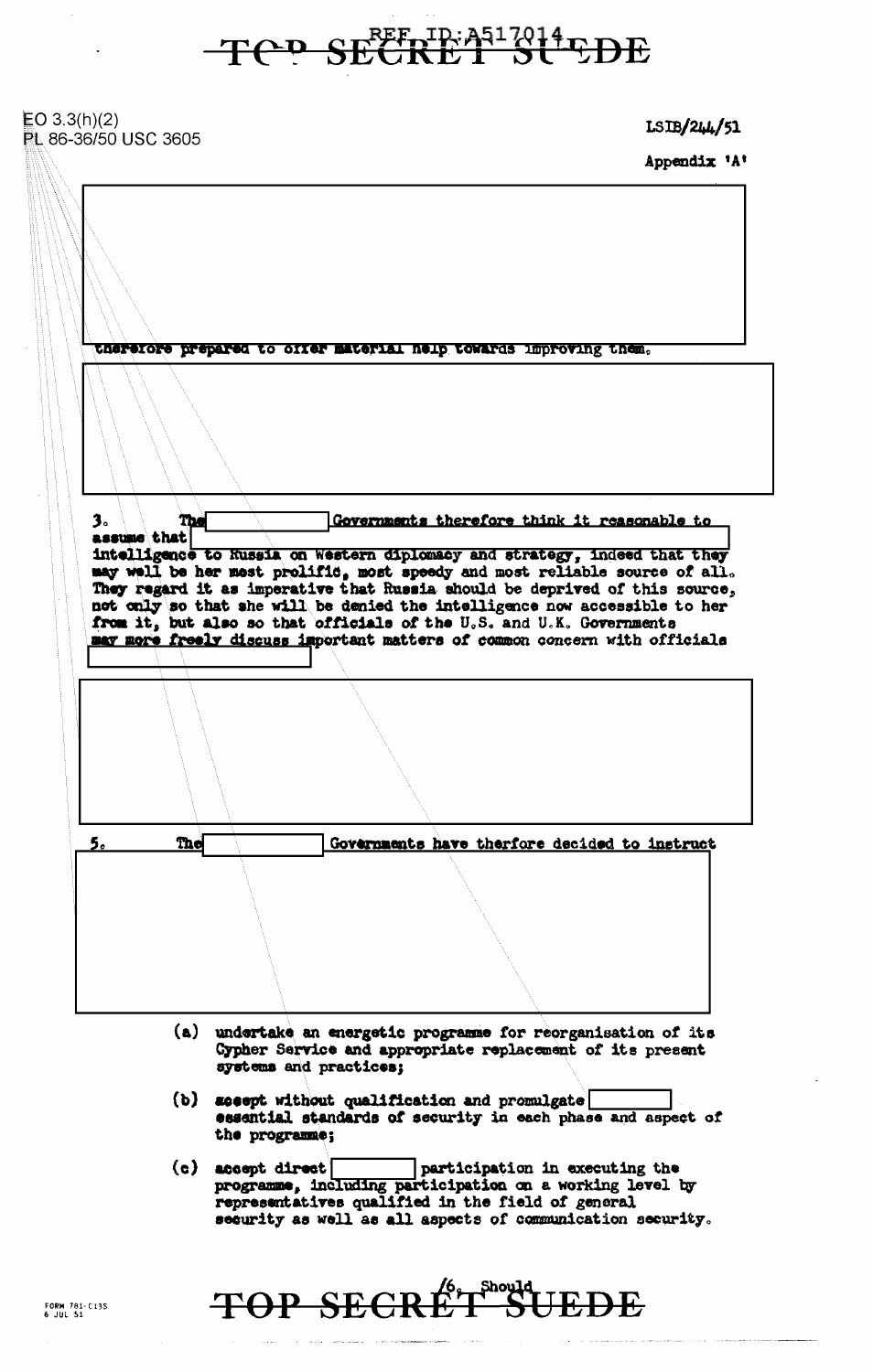

freport

TOP SECRET SUEDE